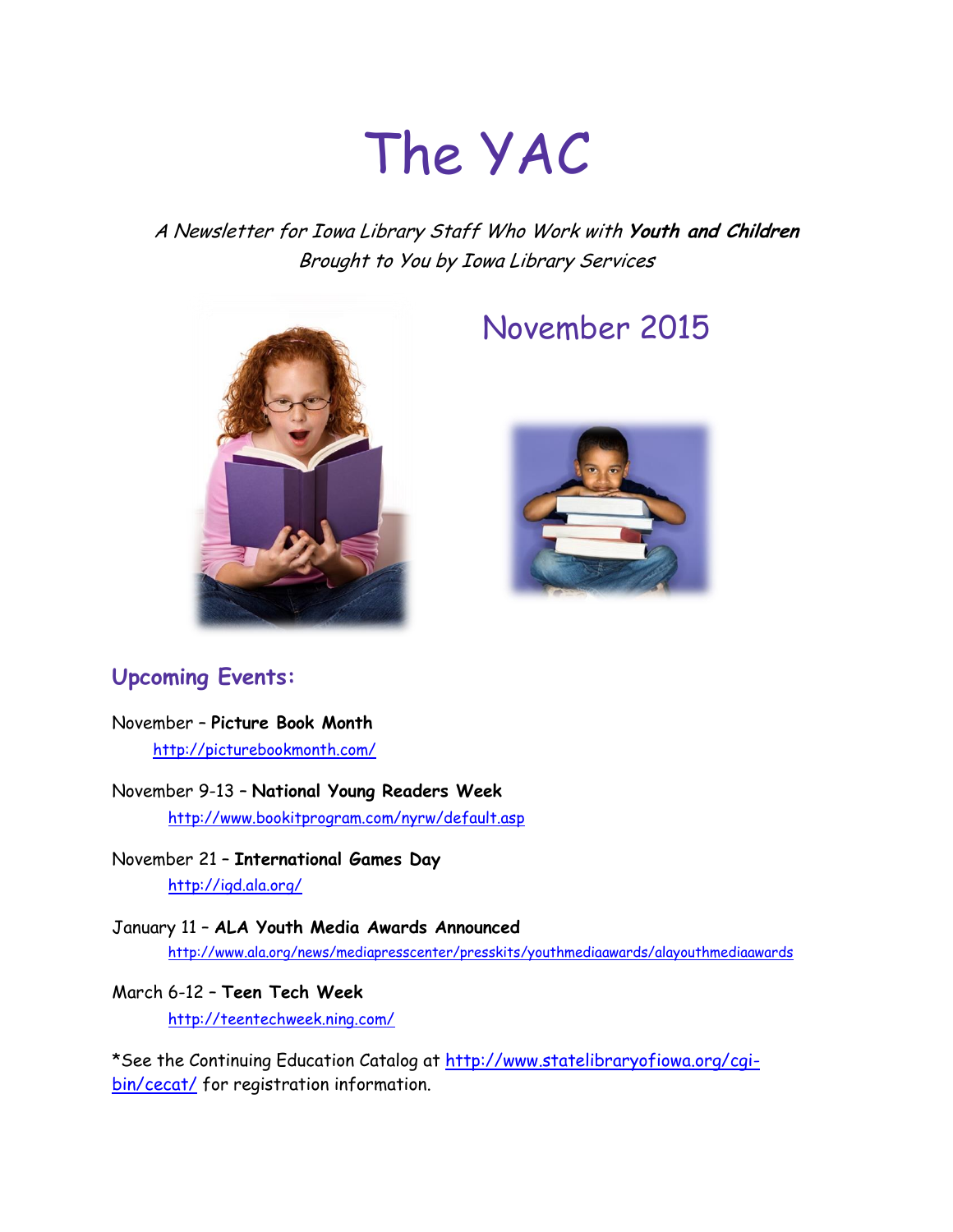#### **Occasions for Special Displays/Program Themes in January:**

- 3 Birthday of J.R.R. Tolkien
- 4 National Trivia Day
- 6 Birthday of Sherlock Holmes
- 7 Birthday of Kay Chorao
- 13 Birthday of Michael Bond (author of Paddington Bear books)
- $\bullet$  18 Martin Luther King, Jr. Day (born on the 15<sup>th</sup>)
- 21 Squirrel Appreciation Day
- 25 Birthday of Marc Brown
- 27 Birthday of Lewis Carroll
- 29 National Puzzle Day

#### **Occasions for Special Displays/Program Themes in February:**

- Black History Month & Library Lovers Month
- 2 Groundhog Day
- 3 Birthday of Joan Lowery Nixon
- 4 Birthday of Russell Hoban
- 7 Birthday of Laura Ingalls Wilder
- 8 Chinese New Year & Birthday of Jules Verne
- 9 Mardi Gras
- 14-20 Random Acts of Kindness Week <https://www.randomactsofkindness.org/>
- 15 Presidents' Day
- 27 Birthday of Uri Shulevitz
- 28 Birthday of Daniel Handler

## **Scrap Craft**

**L**ong winter days ahead means a need for some thrifty but interesting activities to keep kids busy.

**T**eens will be able to make "bottle brush" trees for the holidays using scraps of yarn and instructions posted at [http://www.fynesdesigns.com/handmade-bottle-brush-trees-yarn](http://www.fynesdesigns.com/handmade-bottle-brush-trees-yarn-twine-garland-rope/)[twine-garland-rope/.](http://www.fynesdesigns.com/handmade-bottle-brush-trees-yarn-twine-garland-rope/)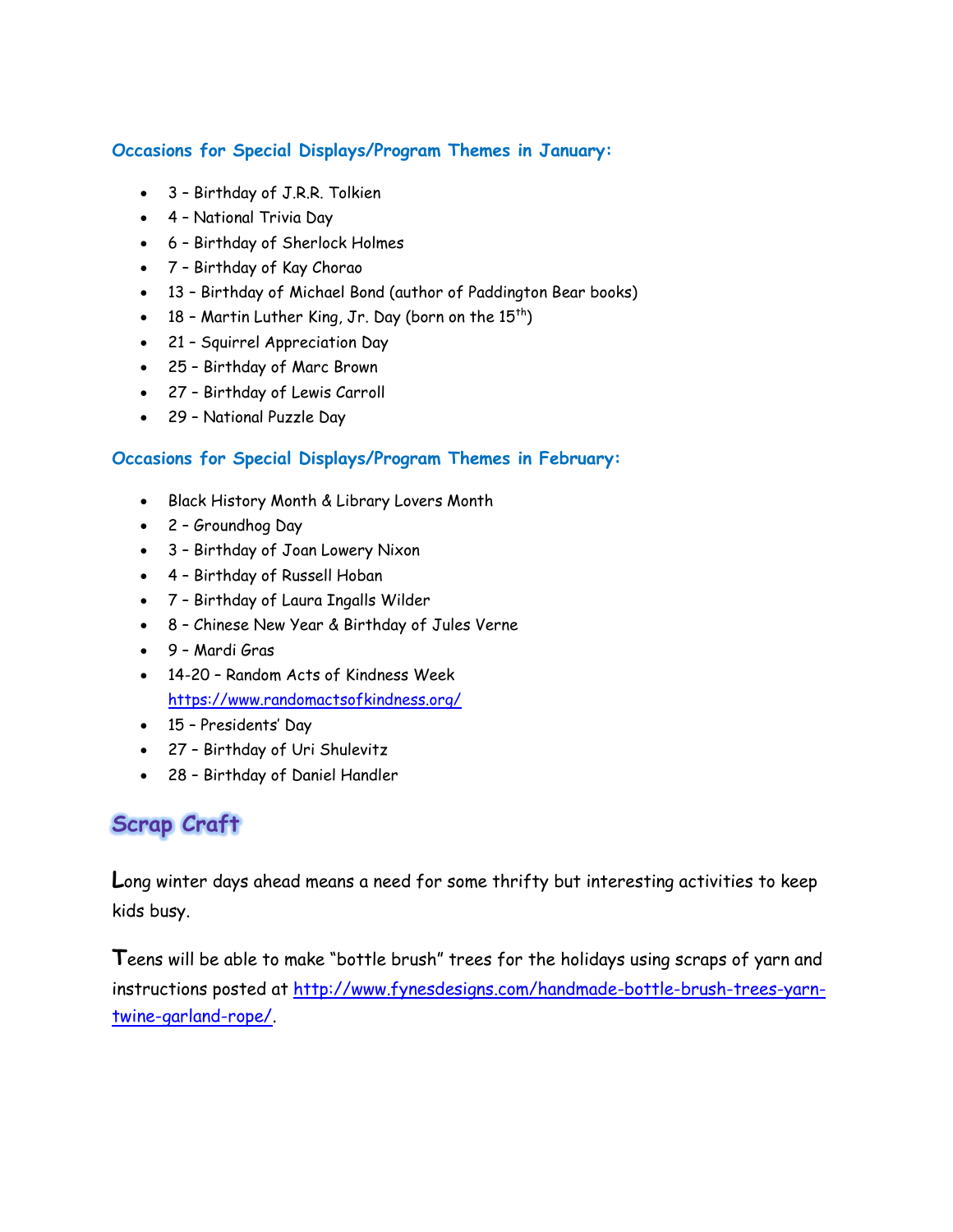**M**ake box chains into a small wreath (you might think of a less expensive substitute for the embroidery hoop!): [http://www.michelemademe.com/2011/06/series-6-box-chain-5](http://www.michelemademe.com/2011/06/series-6-box-chain-5-paper-wreath.html) [paper-wreath.html](http://www.michelemademe.com/2011/06/series-6-box-chain-5-paper-wreath.html) (includes a link to instructions for making the box chains).

**F**or some inspiration for scrap crafting, take a look at the following sites:

- <http://amodernfable.blogspot.com/2012/06/cardboard-love.html>
- <http://abduzeedo.com/beautiful-collage-works-derek-gores>
- [http://art.ekstrax.com/2015/05/what-is-new-media-art-find-out-more-about](http://art.ekstrax.com/2015/05/what-is-new-media-art-find-out-more-about-it.html)[it.html](http://art.ekstrax.com/2015/05/what-is-new-media-art-find-out-more-about-it.html)

**M**ake your own beads from plastic bottles:

<https://thefrugalcrafter.wordpress.com/2011/04/06/lets-make-beads-for-free/>

**C**omplex coloring pages have become the "in" thing for older children and even adults. You might experiment with printing out some free coloring pages on scratch papers, weeded book pages, etc. Look for mandalas and other geometric designs. Here are a few websites with some free coloring pages:

- <http://www.easypeasyandfun.com/free-coloring-pages-for-adults/>
- <http://coloringpagesforadults.org/>
- <http://www.doverpublications.com/zb/samples/488381/sample2a.htm> (Art Noveau) <http://www.doverpublications.com/zb/samples/499197/sample5a.htm> (Steampunk) Or visit<http://store.doverpublications.com/> and sign up for free samples via email.

**F**ound-paper projects are a great way to save money! Have children collect a variety of paper that might usually be recycled or thrown away: junk mail, magazines, cereal boxes,

etc. The more creative the sources, the better! Add some weeded books and magazines from your library and turn this heap of scrap paper into collages, 3-D art projects, greeting cards, gift tags, or whatever comes to mind.

The trees on the right were made by gluing strips of paper from weeded books/magazines to a piece of scrap paper and then cutting out the shape. I used a die to cut these quickly, but you might also use a stencil or trace around a cooky cutter and then cut out the shape

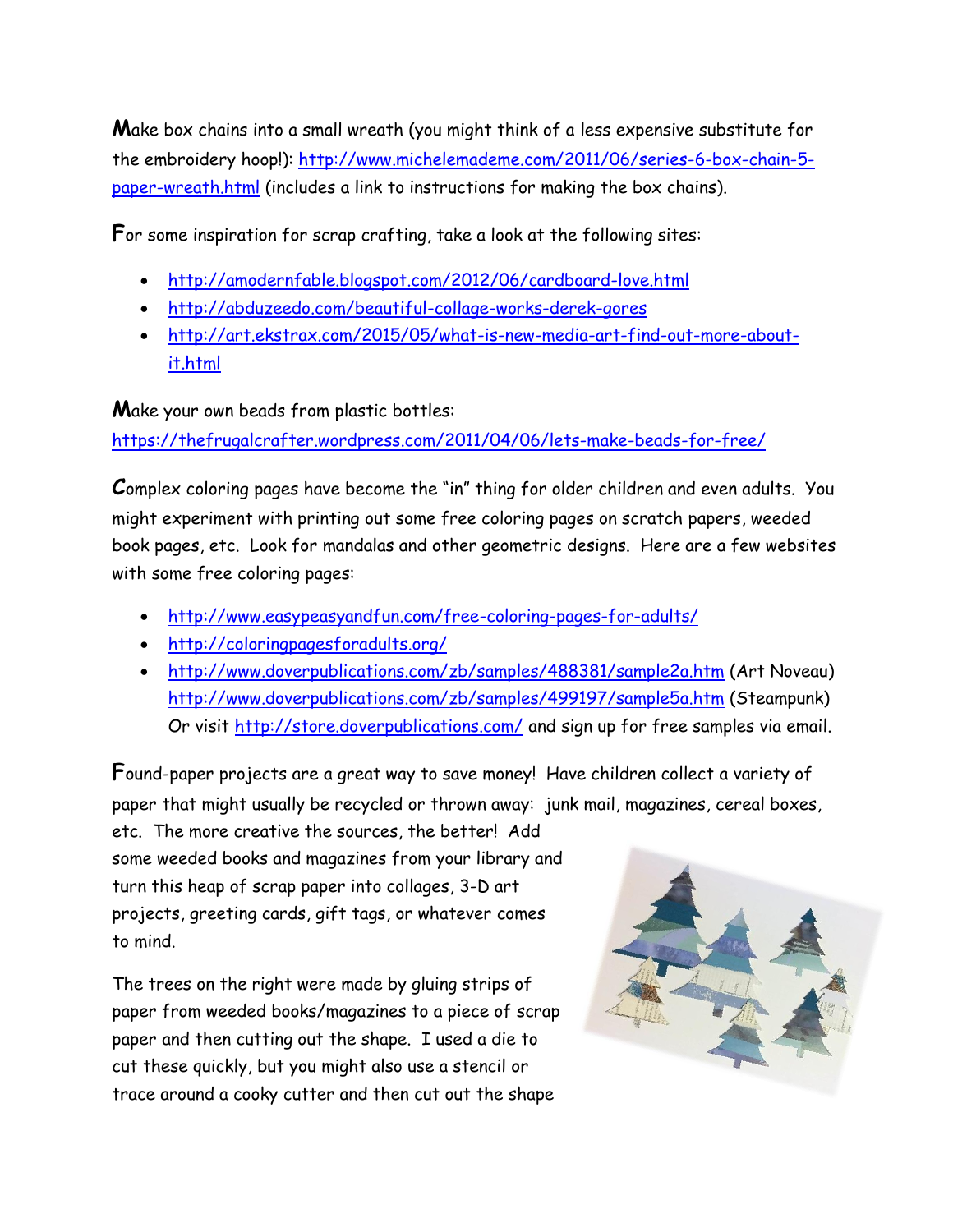with scissors. Any basic shape works well – try large letter shapes for children's initials. (This example was made with strips cut from the inside of security envelopes.)

**T**he rolled paper "sculptures" described at

<http://www.artbarblog.com/create/rolled-paper-sculptures/> could be made with recycled papers, too.

**I**f you have access to scrap yarn, try a CD weaving project. See <http://makeitawonderfullife.blogspot.com/2011/11/cd-weaving-tutorial.html> for instructions.

## **Summer Library Program Preview**



**T**his year's Summer Library Program workshop presenters Molly Garrett of Cedar Rapids and Erin Silva of Kalona have created a fabulous website:

<http://onyourmarkgetsetread2016.weebly.com/>

If you weren't able to attend one of the fall workshops, check out the website for some ideas to complement your CSLP manual.

**N**ew die cut shapes for the 2016 Summer Library Program were also unveiled at the SLP workshops. The new additions are: small megaphone, 3-D megaphone, trophy, pennant (2 sizes), and whistle. Other shapes that go along with the themes "Get in the Game" and "On Your Mark, Get Set, Read" include: award, award bookmark, baseball, basketball, football, soccer ball, sport shoe with holes for lacing.

Please place your orders early by using the online form found at [http://www.statelibraryofiowa.org/ld/c-d/diecuts.](http://www.statelibraryofiowa.org/ld/c-d/diecuts)



Remember that there is a limit of 500 "cuts" per library and notice that larger shapes count as more than one cut. If you have questions, contact your District Office LRT.

**H**ere is the link to the directory of performers from this year's Performers' Showcase: <http://www.statelibraryofiowa.org/ld/t-z/youthservices/performers-showcase-2016>

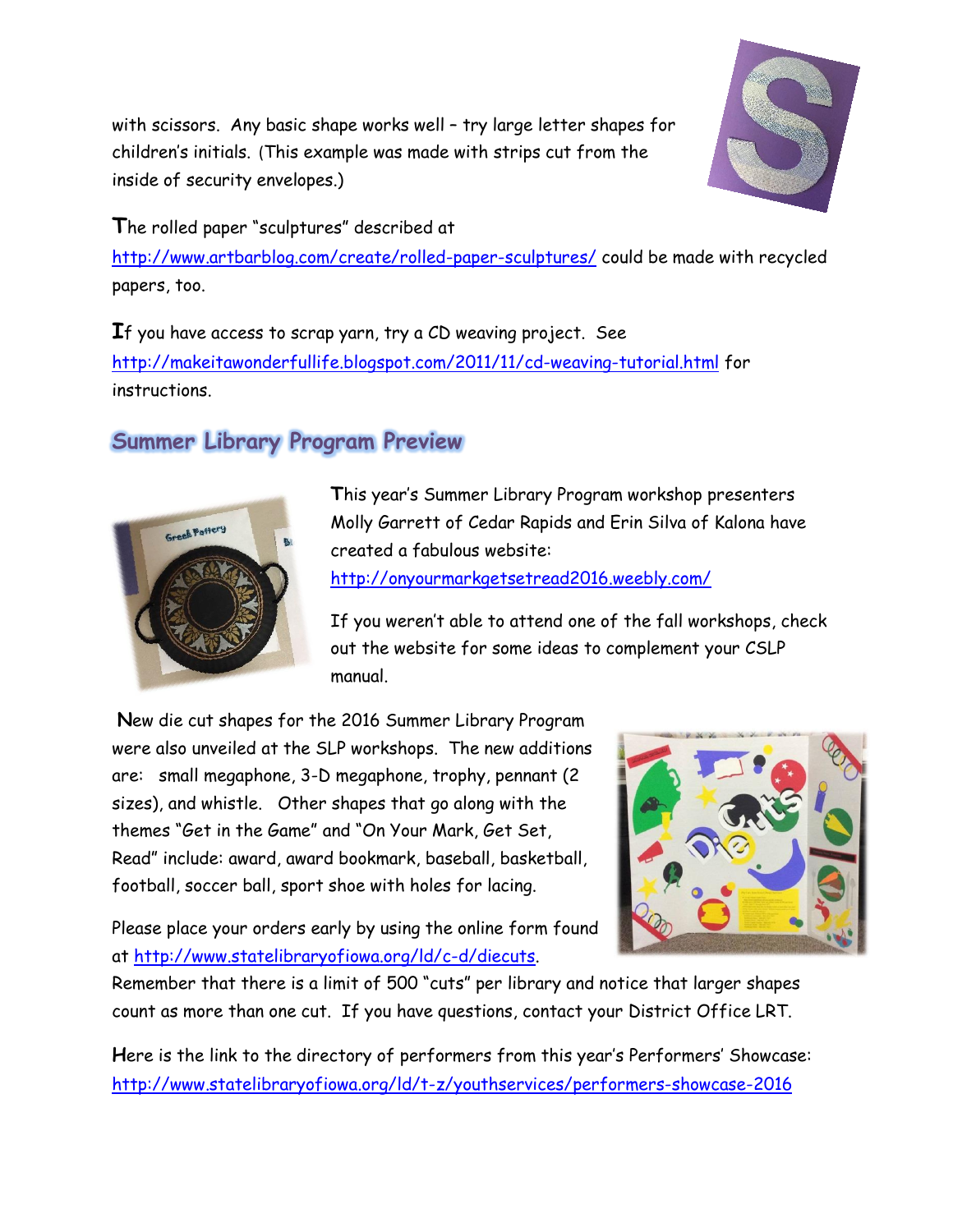## Celebrate the Winter Solstice on December 22

**A**s an alternative to focusing on the traditional winter holidays, your library might plan a celebration of the shortest day of the year. Whether you call it the winter solstice or just the shortest day, the purpose is to celebrate the fun side of winter. Winter in Iowa technically begins on December  $21<sup>st</sup>$  at 10:49 p.m.

#### **B**ooks for storytime:

- The Winter Solstice by Ellen B. Jackson
- The Shortest Day by Wendy Pfeffer
- The Tomten by Astrid Lingren
- A Solstice Tree for Jenny by Karen Shragg
- When Winter Comes, by Nancy Van Laan
- Katy and the Big Snow by Virginia Lee Burton

#### **C**rafts & Activities:

- Make simple bird feeders such as those made with cardboard tubes coated in peanut butter and rolled in bird seed.
- Make a variety of miniature "solstice trees." These examples were made from die cut triangles (folded in half and glued together) and die cut bookmarks (fold the bottom of the bookmark back and the tree will stand). Look for more tree crafts online or on Pinterest.
- In addition to celebrating the first day of winter, this event is about celebrating the fact that the days will begin getting longer. Welcome back the sun with simple sun crafts.





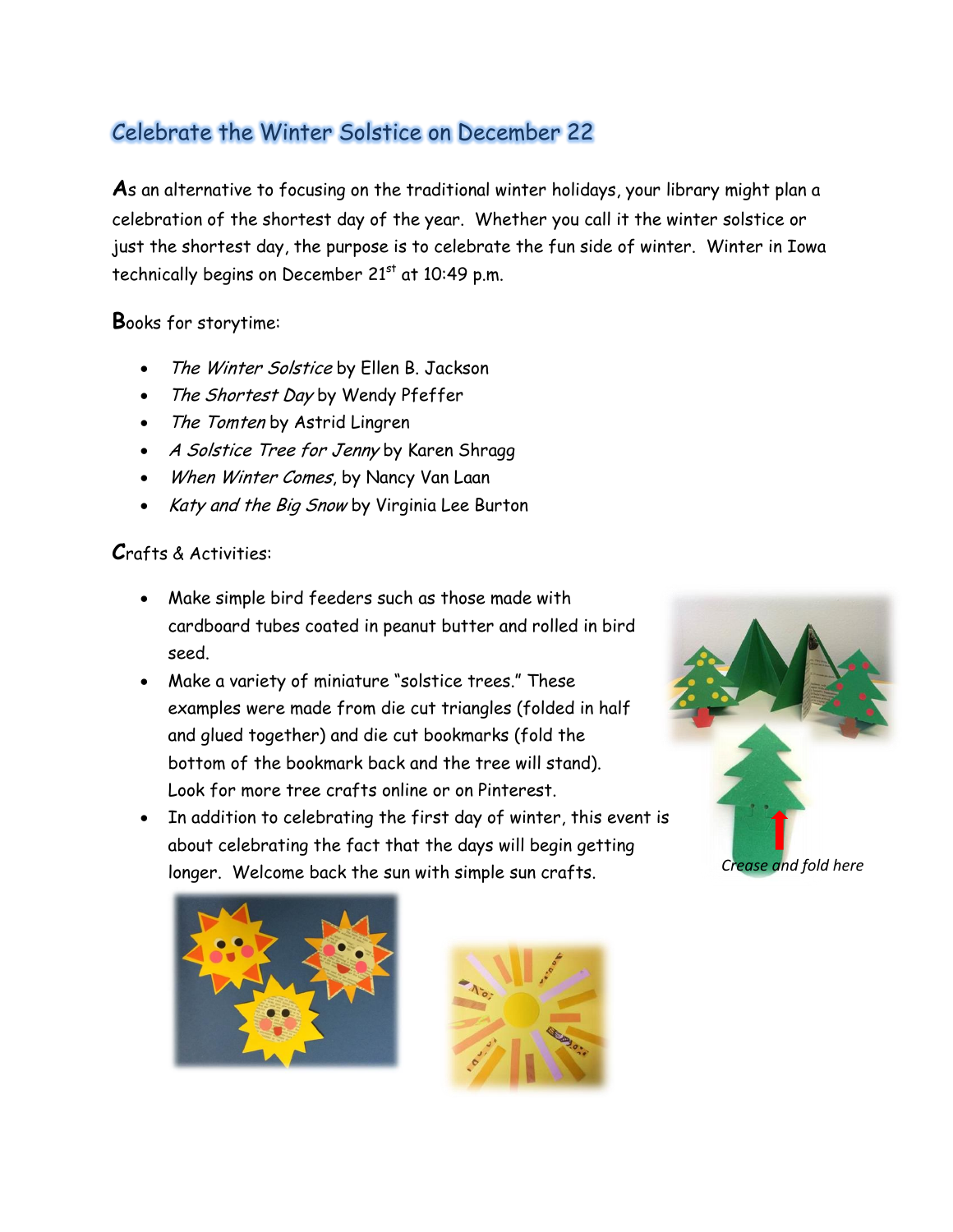## **Odds & Ends**

Check out the cool **Printable Book Display Signs** shared by Altoona Public Library on Iowa Library Commons: [http://commons.statelibraryofiowa.org/items/show/1096.](http://commons.statelibraryofiowa.org/items/show/1096) You will find a variety of useful signs in pdf format! Thanks to Emily Linacre!

**STEAM Resources to Check Out**:

- Start with a Book: <http://www.startwithabook.org/summer-reading-learning>
- Crazy 8s for Libraries (starting an after-school math club): <http://bedtimemath.org/crazy-8s-for-libraries/>

## **Great Read Alouds for Kids:** Babies to Grade 3

Visit the Reading Rockets website (below) for helpful information about reading aloud to children. You will find suggested books for each age group, videos demonstrating ways to share wordless picture books, getting more out of nonfiction reading, and using mental imagery while reading. Look for other resources on the website as well!

#### <http://www.readingrockets.org/article/great-read-alouds-kids-babies-grade-3>

Council Bluffs Public Library will host "**An Evening with Rainbow Rowell**" on Tuesday, December  $1<sup>st</sup>$  from 7:00 to 9:00 pm. Rainbow is the author of several popular YA novels including *Eleanor & Park* and *Fangirl*.

## **Teach Happiness**:

Scientists say that 50% of our happiness level depends on our genes and 40% comes from reflection, mindfulness, generosity, positivity and gratitude. Read a bit more about this at [http://www.projecthappiness.org/the-science-of-happiness/.](http://www.projecthappiness.org/the-science-of-happiness/)

- You can provide opportunities for young people to give back to the community in many simple ways. Helping with a food drive, setting up a mitten tree for donations, and so on.
- Check out some simple mindfulness exercises for children: <http://annakaharris.com/mindfulness-for-children/>
- Try some simple Qigong moves with children -- such as those demonstrated on the YouTube video at [https://www.youtube.com/watch?v=fSN55STxIiY.](https://www.youtube.com/watch?v=fSN55STxIiY)